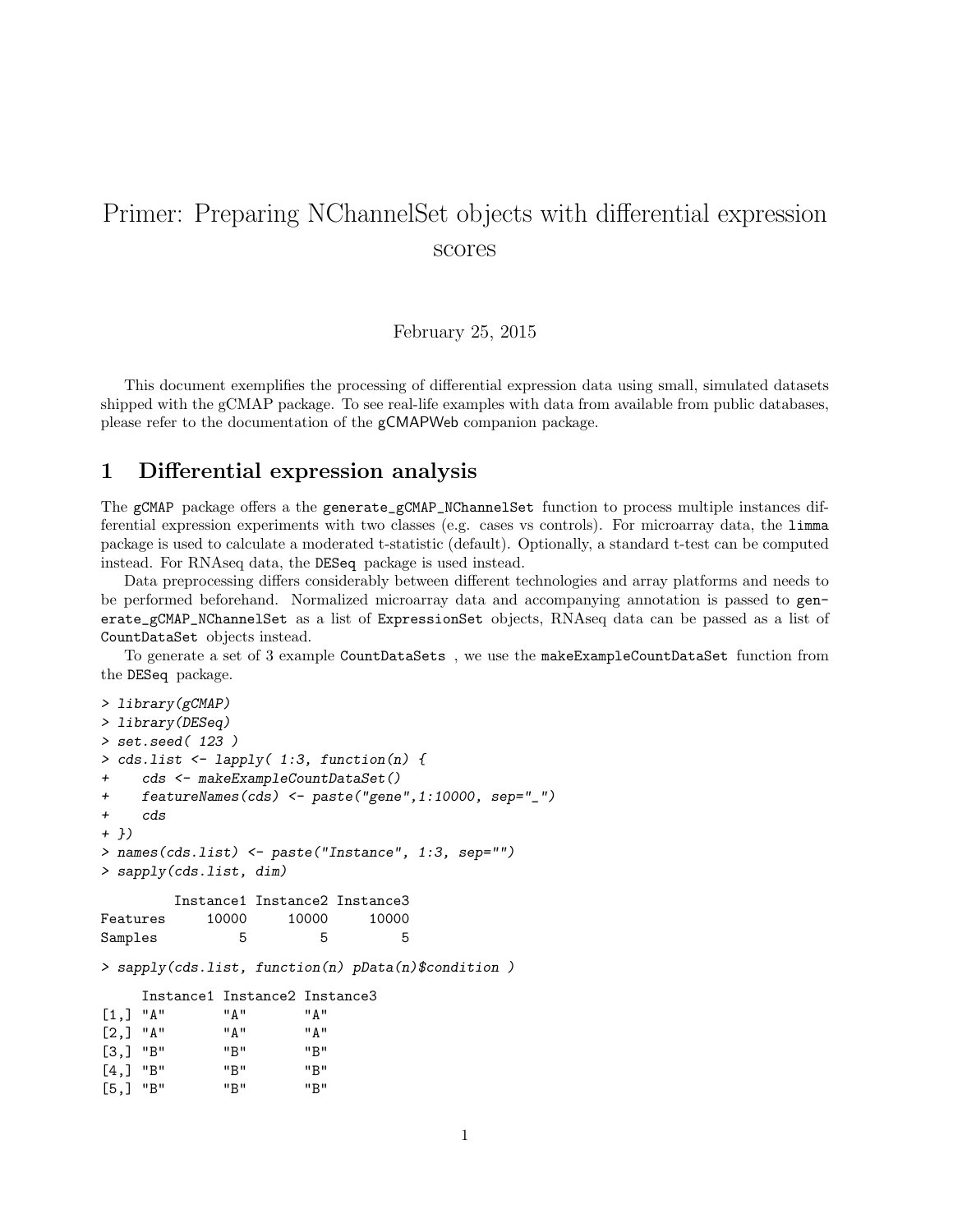By default, each CountDataset object contains counts for 10000 genes from five samples. Each sample is assigned to one of two conditions, A or B, in the phenoData slot of the CountDataSet . The pData column containing group membership information ( e.g. "condition" ) is provided as the control perturb col parameter. The levels associated with control and treatment groups are specified as "control" and "perturb" character strings.

Each of the three CountDataSet instances is analyzed individually by generate\_gCMAP\_NChannelSet . To assemble the results into a single NChannelSet, the input ExpressionSet or CountDataSet objects must contain measurements for the same features (e.g. the vectors returned by "featureNames" must be identical across all instances).

To include information about the instances in the NChannelSet, a 'sample.annotation' data.frame can be provided, containing exactly one row for each element of the input list of ExpressionSet / CountDataSet objects.

```
> ## this step takes a little time
> cde <- generate_gCMAP_NChannelSet(cds.list,
+ uids=1:3,
+ sample.annotation=NULL,
+ platform.annotation="Entrez",
+ control_perturb_col="condition",
+ control="A",
                  perturb="B")
> channelNames(cde)
```

```
[1] "exprs" "log_fc" "mod_fc" "p" "z"
```
For array data, a NChannelSet with slots "exprs","z", "p", and "log\_fc" is returned, containing the average intenstity across all samples within the instance, z-scores, (raw) p-values and log2 fold changes, respectively. If count data is processed, an additional "mod\_fc" channel is returned, providing the moderated fold change, calculated after performing variance-stabilising transformation across all input instances. (Please consult the DESeq vignette for details.)

## 1.1 Storing assayData as BigMatrix objects on disk

When large numbers of instances are processed, the resulting NChannelSet objects can require large amounts of memory. The bigmemory and bigmemoryExtras packages can be used to create BigMatrix objects, allowing methods to subset large datasets without having to load them fully into memory first.

Note: at the time of writing, the bigmemory package was only available for Unix and Mac OS X operating systems but not for Windows. Windows users can take advantage of  $gCMAP$ 's functionality but datasets must be fully loaded into memory first.

If the bigmemory and bigmemoryExtras packages are available and a file name is provided via the "big.matrix"parameter, generate\_gCMAP\_NChannelSet uses the BigMatrix package to store data from each channel on disk. In the future, individual channels and / or subsets of the datasets can then be loaded without requiring the full object to be read into memory again.

To highlight this functionality, we derive three (arbitrary) instances from the sample.ExpressionSet object available from tbe Biobase package, process them and store the results in a temporary directory. Note: this section will only created the expected big.matrix files on disk if the bigmemory and bigmemoryExtras packages can be loaded. Otherwise, a standard Rdata object is created and a warning is issued.

```
> ## list of ExpressionSets
> data("sample.ExpressionSet") ## from Biobase
> es.list <- list( sample.ExpressionSet[,1:4],
+ sample.ExpressionSet[,5:8],
```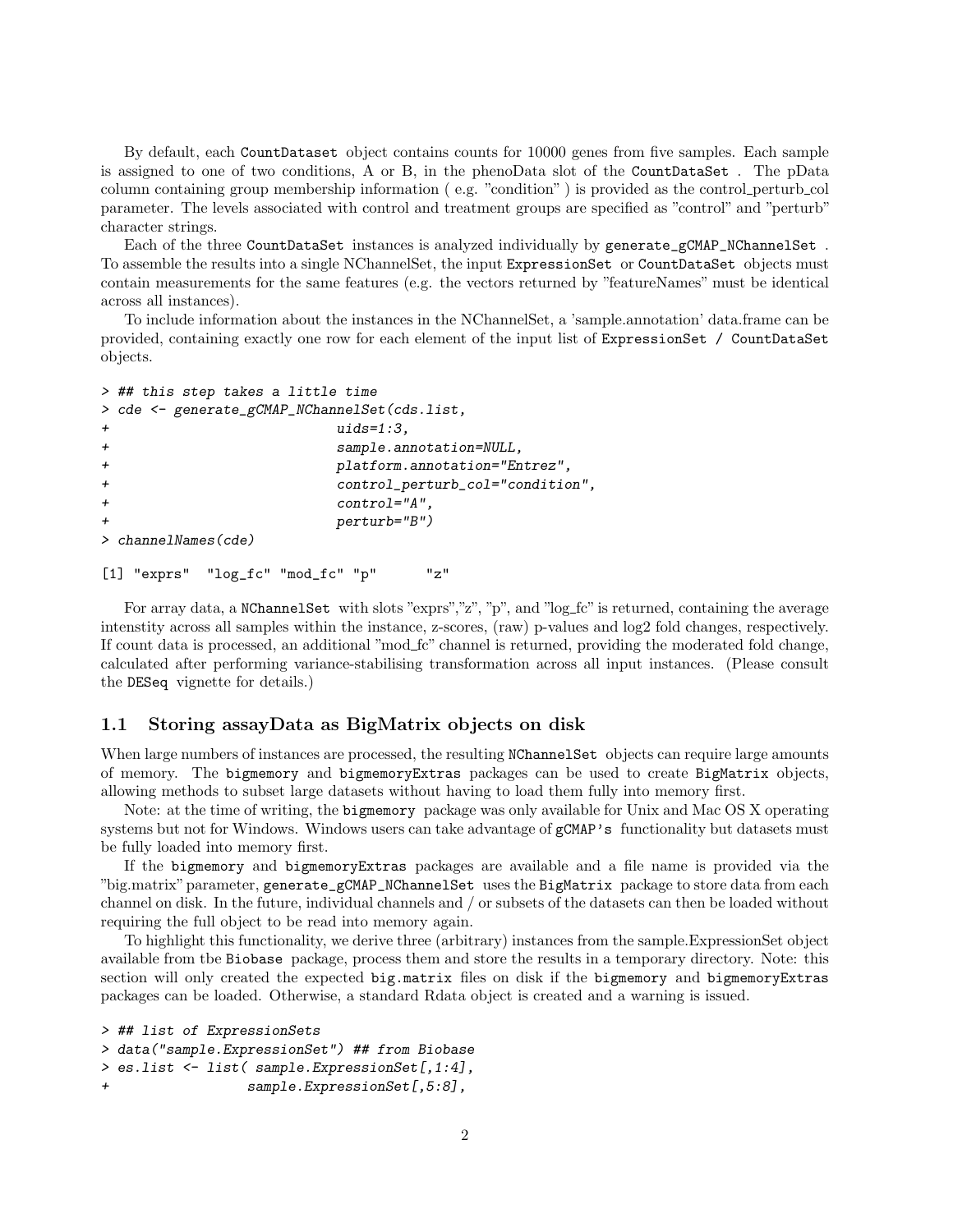```
+ sample.ExpressionSet[,9:12])
> ## three instances
> names(es.list) <- paste( "Instance", 1:3, sep=".")
> storage.file <- tempfile()
> storage.file ## filename prefix for BigMatrices
[1] "/tmp/RtmpeQXDuy/file9a8579be453"
> de <- generate_gCMAP_NChannelSet(
+ es.list,
+ 1:3,
+ platform.annotation = annotation(es.list[[1]]),
+ control_perturb_col="type",
+ control="Control",
+ perturb="Case",
+ big.matrix=storage.file)
> channelNames(de)
[1] "exprs" "log_fc" "p" "z"
> head( assayDataElement(de, "z") )
                        1 2 3
AFFX-MurIL2_at -1.36808562 0.04333555 -0.7255849
AFFX-MurIL10_at 1.56254427 -0.69203457 0.1589525
AFFX-MurIL4_at -0.65915229 -0.85080055 0.1804448
AFFX-MurFAS_at -0.31745996 0.43936805 0.2813885
AFFX-BioB-5_at -0.08767134 0.15619365 -0.2836740
AFFX-BioB-M_at -0.32253278 0.82819990 -0.5521458
> dir(dirname( storage.file ))
```

```
[1] "file9a8579be453.rdata"
```
If the bigmemoryExtras package is available, it generated a BigMatrix objects containing pointers to three files in the temporary directory, one for each channel (identified by their suffices). If the package is unavailable, a standard eSet is saved to disk, which will be read fully into memory upon reload.

To demonstrate the use of disk-based NChannelSet objects, we will first delete the object from the current R workspace and reload it from disk.

Accessing the complete matrix in the assayData slots, e.g. for the "z" channel, returns another BigMatrix object with assayData slot pointing to the associated file on disk. Upon subsetting, only the requested part of the dataset is loaded into memory.

```
> ## remove de object from R session and reload
> rm( de )
> de <-get( load( paste( storage.file, "rdata", sep=".")) )
> class( assayDataElement(de, "z") )
[1] "matrix"
```

```
> assayDataElement(de, "z")[1:10,] ## load subset
```